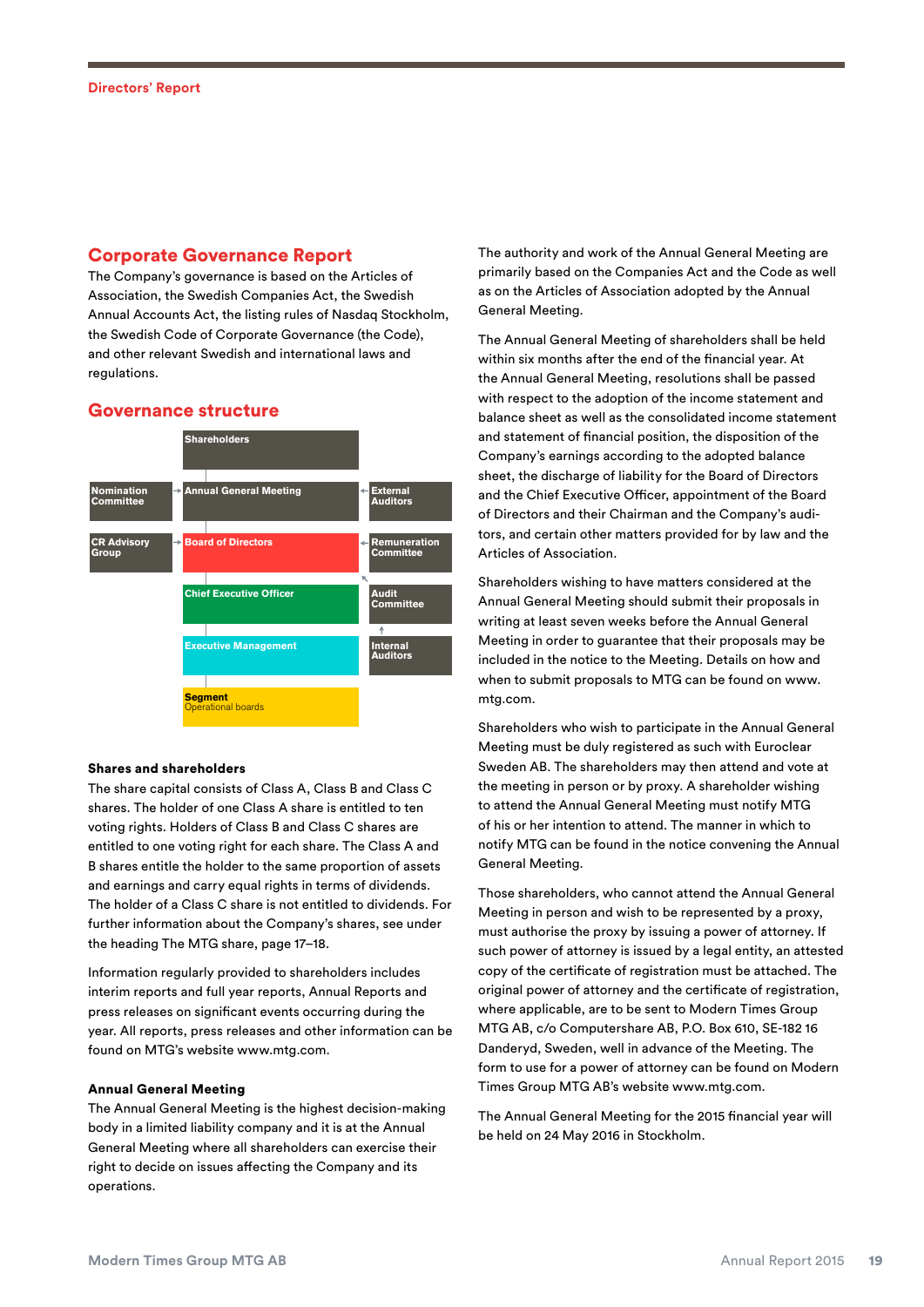#### The Nomination Committee

The Nomination Committee's tasks include:

- To evaluate the Board of Directors' work and composition
- To submit proposals to the Annual General Meeting regarding the election of Board Directors and the Chairman of the Board
- To prepare proposals regarding the election of Auditors in cooperation with the Audit Committee (when appropriate)
- To prepare proposals regarding the fees to be paid to Board Directors and to the Company's Auditors
- To prepare proposals for the Chairman of the Annual General Meeting
- To prepare proposals for the administration and order of appointment of the Nomination Committee for the Annual General Meeting.

Following a resolution of the Annual General Meeting of Modern Times Group MTG AB in May 2015, a Nomination Committee was established, consisting of major shareholders. The Nomination Committee comprises David Chance, Chairman of the MTG Board of Directors; Lorenzo Grabau, Investment AB Kinnevik; Erik Durhan, Nordea Funds; and Mikael Hanell, Catella. Lorenzo Grabau was appointed as the Chairman of the Nomination Committee at their first meeting. The members of the Nomination Committee do not receive any remuneration for their work.

The Nomination Committee will submit a proposal for the composition of the Board of Directors, fees and Chairman of the Board to be presented to the 2016 Annual General Meeting for approval. Shareholders wishing to propose candidates for election to the Modern Times Group MTG AB Board of Directors should submit their proposals in writing.

#### The Board of Directors as at 31 December 2015

The Board of Directors of Modern Times Group MTG AB comprises six Non-Executive Directors. The members of the Board of Directors are David Chance, Joakim Andersson, Simon Duffy, Michelle Guthrie, Alexander Izosimov and Bart Swanson. David Chance, chairman of the Board of Directors, Simon Duffy, Michelle Guthrie and Alexander Izosimov were re-elected, while Joakim Andersson and Bart Swanson were elected for the first time at the 2015 Annual General Meeting. Blake Chandlee and Lorenzo Grabau declined re-election. Mia Brunell Livfors declined re-election close before the Meeting, and the Nomination Committee therefore decided to reduce the proposed number of Board members from seven to six. Biographical information on each Board member is provided on pages 25–26 of this report.

#### Responsibilities and duties of the Board of Directors

The Board of Directors has the overall responsibility for MTG's organisation and administration. The Board of Directors is constituted to provide effective support for, and control of, the activities of the Executive Management of the Company. The Board has adopted working procedures for its internal activities which include rules pertaining to the number of Board meetings to be held, the matters to be handled at such regular Board meetings, and the duties of the Chairman. The work of the Board is also governed by rules and regulations which include the Companies Act, the Articles of Association, and the Code.

In order to carry out its work more effectively, the Board has appointed a Remuneration Committee and an Audit Committee. These committees handle business within their respective segment and present recommendations and reports on which the Board may base its decisions and actions. However, all members of the Board have the same responsibility for decisions made and actions taken, irrespective of whether issues have been reviewed by such committees or not.

The Board has also adopted procedures for instructions to the Chief Executive Officer. These procedures require that investments in non-current assets of more than SEK 2,000,000 have to be approved by the Board. The Board also has to approve large-scale programming investments and other significant transactions including acquisitions and closures or disposals of businesses. In addition, the Board has also issued written instructions specifying when and how information, which is required in order to enable the Board to evaluate the Group's and its subsidiaries' financial positions, should be reported.

#### Ensuring quality in financial reporting

The working procedures determined annually by the Board include instructions on the type of financial reports and similar information which are to be submitted to the Board. In addition to the full-year report, interim reports and the annual report, the Board reviews and evaluates comprehensive financial information regarding the Group as a whole and the entities within the Group.

The Board also reviews, primarily through the Group's Audit Committee, the most important accounting principles applied by the Group in financial reporting, as well as major changes in these principles. The tasks of the Audit Committee also include reviewing reports regarding internal control and financial reporting processes, as well as internal audit reports submitted by the Group's internal audit function. The Group's external auditors report to the Board as necessary,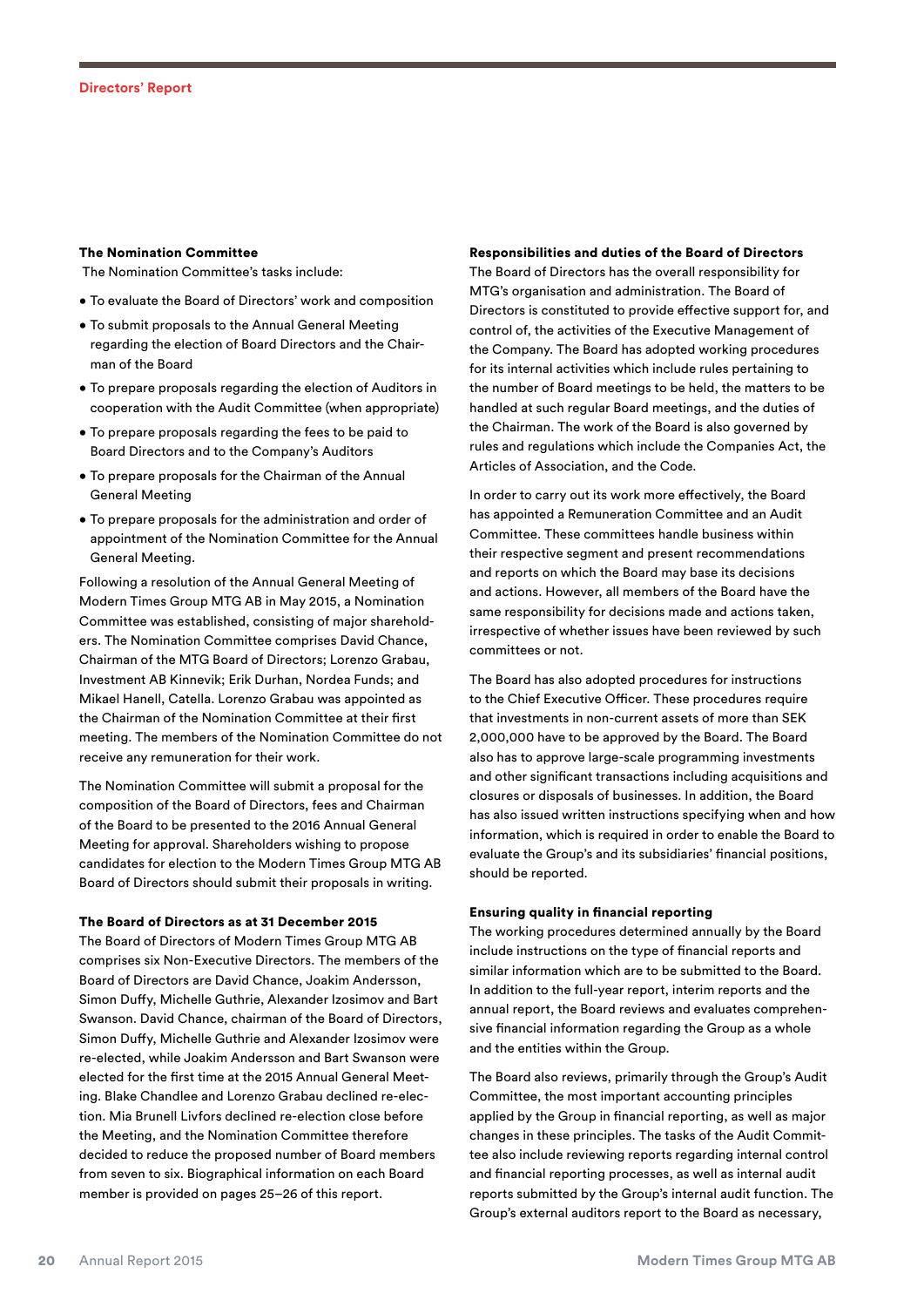#### Board of Directors during 2015

| Name                  | Position                    | Born | Nationality                    | Elected | Independent<br>to major | Independent<br>to company<br>and its<br>shareholders management | Remuneration<br>Committee | Audit<br>Committee | Corporate<br>Responsibility<br>Advisory<br>Group |
|-----------------------|-----------------------------|------|--------------------------------|---------|-------------------------|-----------------------------------------------------------------|---------------------------|--------------------|--------------------------------------------------|
| David Chance          | Chairman                    | 1957 | American and<br><b>British</b> | 1998    | Yes                     | Yes                                                             | Member                    |                    |                                                  |
| Joakim Andersson      | Member from<br>19 May 2015  | 1974 | Swedish                        | 2015    | No                      | Yes                                                             | Member                    | Member             |                                                  |
| Simon Duffy           | Member                      | 1949 | <b>British</b>                 | 2008    | Yes                     | Yes                                                             |                           | Chairman           | Member                                           |
| Michelle Guthrie      | Member                      | 1965 | Australian                     | 2013    | Yes                     | Yes                                                             |                           | Member             | Member                                           |
| Alexander Izosimov    | Member                      | 1964 | Russian and<br>Swedish         | 2008    | Yes                     | Yes                                                             | Chairman                  |                    |                                                  |
| <b>Bart Swanson</b>   | Member from<br>19 May 2015  | 1963 | American                       | 2015    | Yes                     | Yes                                                             |                           | Member             |                                                  |
| Mia Brunell Livfors   | Member until<br>5 May 2015  | 1965 | Swedish                        | 2007    | No                      | No                                                              | Member                    |                    | Member                                           |
| <b>Blake Chandlee</b> | Member until<br>19 May 2015 | 1966 | American                       | 2012    | Yes                     | Yes                                                             |                           |                    |                                                  |
| Lorenzo Grabau        | Member until<br>19 May 2015 | 1965 | Italian                        | 2011    | No                      | No                                                              | Chairman                  | Member             |                                                  |

but at least once a year. A minimum of one such meeting is held without the presence of the CEO or any other member of Excecutive Management. The external auditor also attends the meetings of the Audit Committee. Minutes are taken at all meetings and are made available to all Board members and to the auditor.

# Evaluation of the Board of Directors and the Chief Executive Officer

Each year in Q4 the Chairman of the Board circulates a questionnaire with some key questions asking the Directors of the Board to individually assess how they think the Board itself has performed during the past year. Questions focus on whether the Board is adding value to the organisation and enhancing its performance through examination of Board structure and composition, its operation and effectiveness and its role in monitoring the execution of agreed strategies. The survey also includes an individual performance review. Answer options include both a quantitative ranking system as well as an opportunity to provide any relevant comments, particularly in relation to ideas for improvement. At the Q4 Board Meeting the Chairman provides the full Board with a report of the outcome of the Board evaluation process; this summary is also presented by the Chairman and discussed with the Nomination Committee.

# Board working procedures

# Remuneration Committee

The Remuneration Committee comprises Alexander Izosimov as Chairman and David Chance and Joakim Andersson. The Board of Directors commissions the work of the Remuneration Committee. The responsibilities of the Remuneration Committee include

- issues related to salaries, pension plans, bonus programmes
- advise to the Board on proposals for the Guidelines for Remuneration applicable to the Chief Executive Officer and Executive Management
- the review and monitoring of the application of the Guidelines for Remuneration, the variable remuneration programmes and of the remuneration structure and levels of remuneration within MTG
- advise the Board on long-term incentive schemes.

#### Audit Committee

The Audit Committee comprises Simon Duffy as Chairman, Joakim Andersson, Michelle Guthrie and Bart Swanson. The Audit Committee's responsibility is to

- monitor the company's financial reporting
- monitor the company's efficiency relating to internal control, internal audit and risk management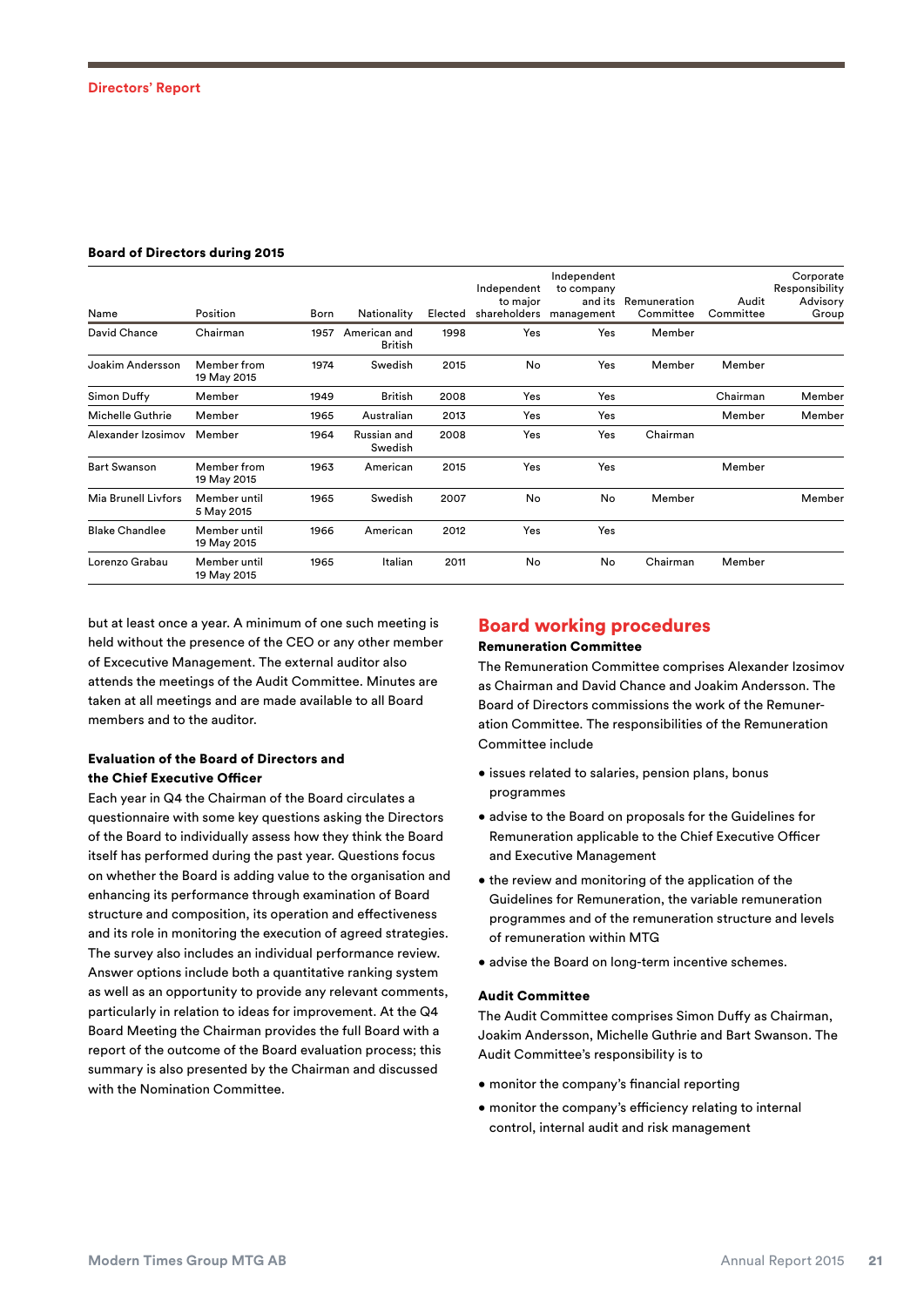## Attendance at Board and Committee Meetings

| <b>Board of Directors</b>                             | Board<br>meetings | Audit<br>Committee | Remuneration<br>Committee | Corporate<br>Responsibility<br>Advisory<br>Group |
|-------------------------------------------------------|-------------------|--------------------|---------------------------|--------------------------------------------------|
| Meetings until the Annual General Meeting 19 May 2015 |                   |                    | 4                         | 2                                                |
| Meetings from the Annual General Meeting 19 May 2015  | 10                | 4                  | 3                         | 0                                                |
| Total number of meetings                              | 11                | 5                  | 7                         | 2                                                |
| David Chance, Chairman                                | 11/11             |                    | 7/7                       |                                                  |
| Joakim Andersson (from 19 May 2015)                   | 10/10             | 4/4                | 3/3                       |                                                  |
| Simon Duffy                                           | 11/11             | 4/5                |                           | 0/0                                              |
| Michelle Guthrie                                      | 8/11              | 3/5                |                           | 2/2                                              |
| Alexander Izosimov                                    | 11/11             | O/1                | 3/3                       |                                                  |
| Bart Swanson (from 19 May 2015)                       | 10/10             | 4/4                |                           |                                                  |
| Mia Brunell Livfors (until 5 May 2015)                | 1/1               |                    | 4/4                       | 2/2                                              |
| Blake Chandlee (until 19 May 2015)                    | 0/1               |                    |                           |                                                  |
| Lorenzo Grabau (until 19 May 2015)                    | 1/1               | 1/1                | 4/4                       |                                                  |

- keep informed regarding the audit of the annual report and the consolidated accounts
- review and monitor the impartiality and independence of the auditor, with special attention to the services provided other than audit
- assist the Nomination committee to prepare for the election of auditors at the Annual General Meeting

In addition, the Audit Committee should, when applicable, monitor and secure the quality and fairness of transactions with related parties.

## CR Advisory Group

Further to the board committees, a CR Advisory Group was established in 2013 to support the Board on corporate responsibility topics. The Group consist of six members including Board Directors Simon Duffy and Michelle Guthrie.

#### Remuneration to Board members

The remuneration of the Board members is proposed by the Nomination Committee, comprising the Company's largest shareholders and approved by the Annual General Meeting. The Nomination Committee proposal is based on benchmarking of peer group company compensation and company size. Information on the remuneration of Board members is provided in Note 28 to the Accounts in this Report. Board members do not participate in the Group's incentive schemes.

# Work of the Board during 2015

The Board reviewed the financial position of Modern Times Group MTG AB and the Group on a regular basis during the year. The Board also regularly dealt with matters involving acquisitions, the establishment of new operations, and matters related to investments in programming and non-current assets. The Board of Directors also reviewed the Group's strategies and future plans with a particular focus on the digital transformation and restructuring measures.

The Board of Directors had 11 meetings during 2015.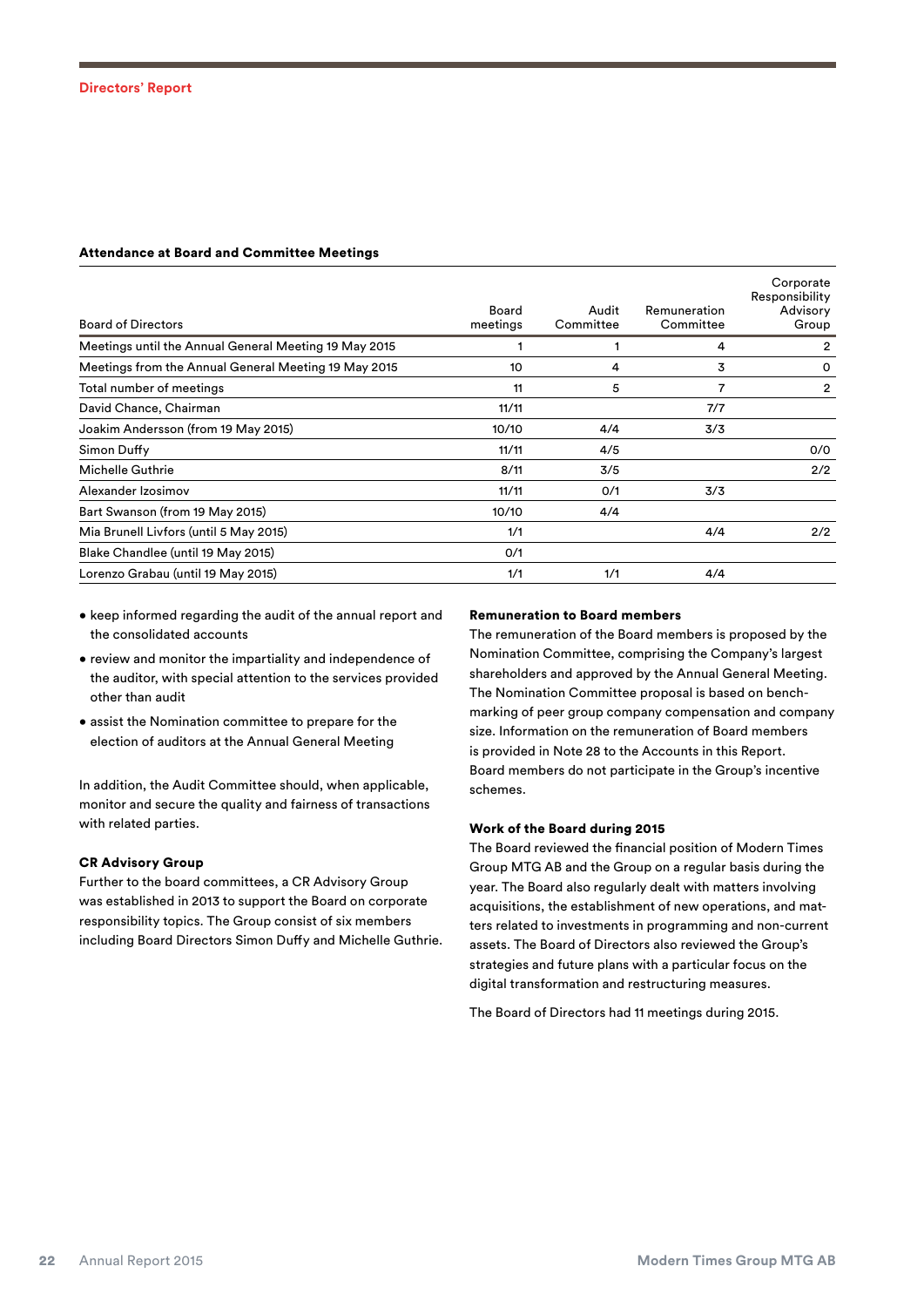# External auditors

The Company's auditors are elected by the Annual General Meeting for a period of four years. KPMG was elected as MTG's auditors in 2014 and has been external auditors since 1997. Joakim Thilstedt, authorised public accountant, is responsible for the audit of the Company on behalf of KPMG since December 2013. Audit assignments have involved the examination of the annual report and financial accounting, the administration by the Board and the CEO, other tasks related to the duties of a company auditor and consultation or other services which may result from observations noted during such examination or the implementation of such other tasks. All other tasks are defined as other assignments.

The auditors report their findings to the shareholders by means of the auditors' report, which is presented to the Annual General Meeting. In addition, the auditors' report detailed findings at each of the ordinary meetings of the Audit Committee and to the full Board once a year.

KPMG provided certain additional services for the years 2015 and 2014. These services comprised tax compliance work, advice on accounting issues, and advice on processes and internal controls and other assignments of a similar kind and closely related to the auditing process. For more detailed information concerning the auditors' fees, see Note 29 of the notes to the consolidated financial statements.

## Pre-approval policies and procedures for non-audit related services

In order to ensure the auditor's independence, the Audit Committee has established pre-approval policies and procedures for non-audit related services to be performed by the external auditor. The policy was approved in December 2014 by the Audit Committee of MTG.

# Executive Management

MTG's Executive Management comprises the Chief Executive Officer (CEO), the Chief Financial Officer (CFO), and Executive Vice Presidents (EVP). Biographical information on each executive is provided on pages 27–29 of this report.

## Chief Executive Officer

The CEO is responsible for the ongoing management of the Company in accordance with the guidelines and instructions established by the Board.

The CEO and the Executive Management team, supported by the various employee functions, are responsible for the adherence to the Group's overall strategy, financial and business control, financing, capital structure, risk management and acquisitions. Among other tasks, this includes preparation of financial reports and communication with the stock market and other issues. The Company guidelines and policies issued include financial control, communication, brands, business ethics and personnel policies.

There is an operational board for each of the segments. The Chief Executive Officer chairs the operational board meetings, which are attended by the Executive Management of the relevant business segments and the Chief Financial Officer and other Executive Vice Presidents.

## Executive remuneration

The current guiding principles for executive remuneration and the proposals for 2016 are described under the heading Executive Remuneration on pages 15–16.

The remuneration paid to the Group's Executive Management are set out in Note 28 to the accounts of this report, as well as information about the beneficial ownership of the Company shares set out in the biographical information on each executive.

#### Share based long-term incentive plans

The Group has three outstanding share based long-term incentive programmes, decided upon in 2013, 2014 and 2015. For information about these programmes, see Note 28 to the Accounts of this report and the MTG website at www.mtg.com.

# Internal control report

The processes for internal control, risk assessment, control activities, information and communication, and monitoring regarding the financial reporting are designed to ensure reliable overall financial reporting and external financial statements in accordance with International Financial Reporting Standards, applicable laws and regulations and other requirements for listed companies on Nasdaq Stockholm. This process involves the Board, Executive Management and personnel.

#### Control environment

The Board has specified a set of instructions and working plans regarding the roles and responsibilities of the Chief Executive Officer and the Board committees. The Board also has a number of established basic guidelines, which are important for its work on internal control activities. This includes monitoring performance against plans and prior years. The Audit Committee assists the Board in overseeing various issues such as monitoring internal audit and establishing accounting policies applied by the Group.